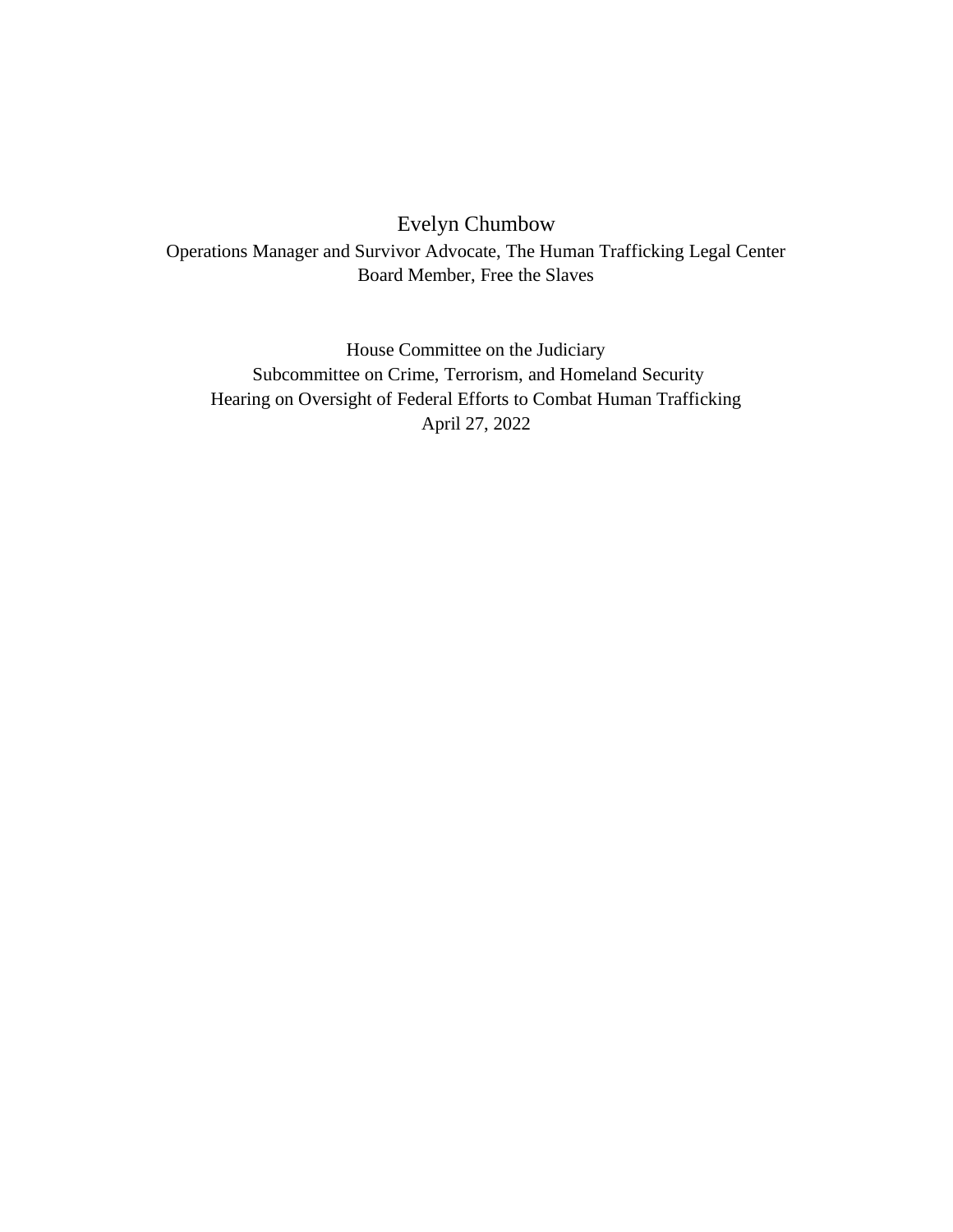Members of the Subcommittee, I am honored to be here today to testify about the Oversight of Federal Efforts to Combat Human Trafficking. You have probably heard that human trafficking can happen to anyone. There is a lot of focus - in political debates, in the media - on sex trafficking. But there is also another form of trafficking - labor trafficking. In communities across the United States of America and throughout the world, tens of millions of people are exploited in forced labor. Labor trafficking is a heinous crime that inflicts lasting physical, psychological, emotional, and financial harm on its victims.

I am a survivor of labor trafficking and I am here today to speak to you about how the U.S. government can improve its response to labor trafficking and better support trafficking survivors.

## **My journey as a survivor of child labor trafficking**

It started with a dream about coming to America. I was 10. The image I had of the U.S. was from what I saw on television — "The Cosby Show," "The Fresh Prince of Belair," and "90210." When I was told that I was going to come to the U.S. to be adopted and get a better education, I was excited. I thought I could marry Will Smith. No kidding.

What I didn't know was that my uncle in Cameroon had actually sold me to a woman in Maryland. I became a modern-day slave not far from the U.S. Capitol. I cooked and cleaned. I cared for her children.

I would go days and weeks at a time without eating. Sometimes I would have to stand throughout the whole night. My trafficker would beat me until she was too tired to continue. She would call me "fat" and "ugly" and "dirty." She said I was so dirty that I wasn't allowed to sleep on a bed and had to sleep on the floor. I was never paid.

Every time I asked to go to school, my trafficker said I couldn't go because I was too stupid. I was denied an education. It wasn't until much later that I learned it was my right to go to school.

I ran away when I was 17. But even after I escaped, life was still difficult. Things did not miraculously get better overnight. I went into foster care. The journey of a survivor is lifelong. After I escaped, I went to school. I got my degree in Homeland Security from the University of Maryland University College. I now work at the Human Trafficking Legal Center. I had to fight to get to where I am today.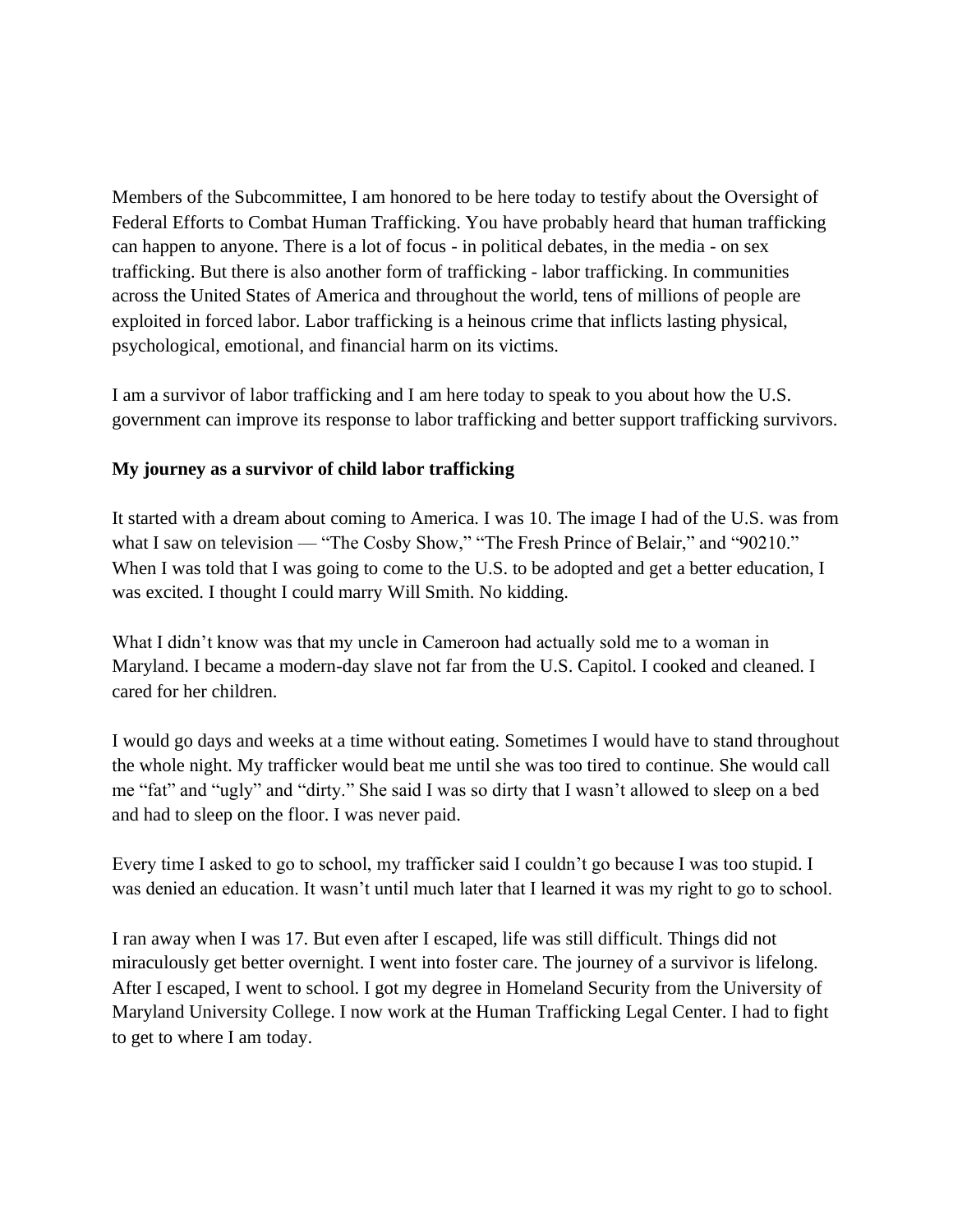But it shouldn't have to be this hard for victims to rebuild their lives. There are many actions the U.S. government can take to support that journey, or even prevent forced labor from happening in the first place. I have concrete recommendations to share with you today.

## **Recommendations:**

- Improve the U.S. immigration process. I entered the country on the same passport and visa as four other children. My trafficker used the same passport to bring in five children over a period of years. I did not know I came to this country illegally, I was only a ten-year-old child. But the immigration officer who allowed us through should have caught this red flag.
- Provide trauma-informed, victim-centered investigations. After I escaped my trafficker, I met with federal investigators. I will never forget the moment that the investigating FBI agent accused me of telling a story because a green card to remain in the country. I was still a child. I did not know what a green card was. And I was very scared. I didn't understand what the agent meant. At that time, I did not know that I needed a green card to stay in the country or work. For that federal agent to keep insisting that I was telling a lie just to get papers terrified me and hurt my feelings.

While I was held in forced labor, my trafficker whipped me with an electrical cord, leaving scars. When the federal investigators wanted to document the abuse I had endured, they forced me to take my clothes off in a room full of people to take pictures. I was not comfortable with this. But I was told they needed to take pictures of my scars as evidence. This was the opposite of victim-informed, trauma-informed practice.

Thankfully, in my case, there were incredible female prosecutors who understood what happened to me was wrong. Not only did they investigate my case all the way back to Cameroon, they brought back pictures of my family – something I did not have during all the years I was in the United States.

• Improve foster care services.

After I escaped, I went into foster care. But the conditions of foster care were very dire. I almost was recruited into sex trafficking. The neighborhood where I was placed had gangs, drugs, and violence. While I was in foster care, I began to understand the struggle children in foster care face on a daily basis. A lot of children in the system were being abused by their foster parents. I had to fight my way out of this system.

● Prosecute traffickers for forced labor.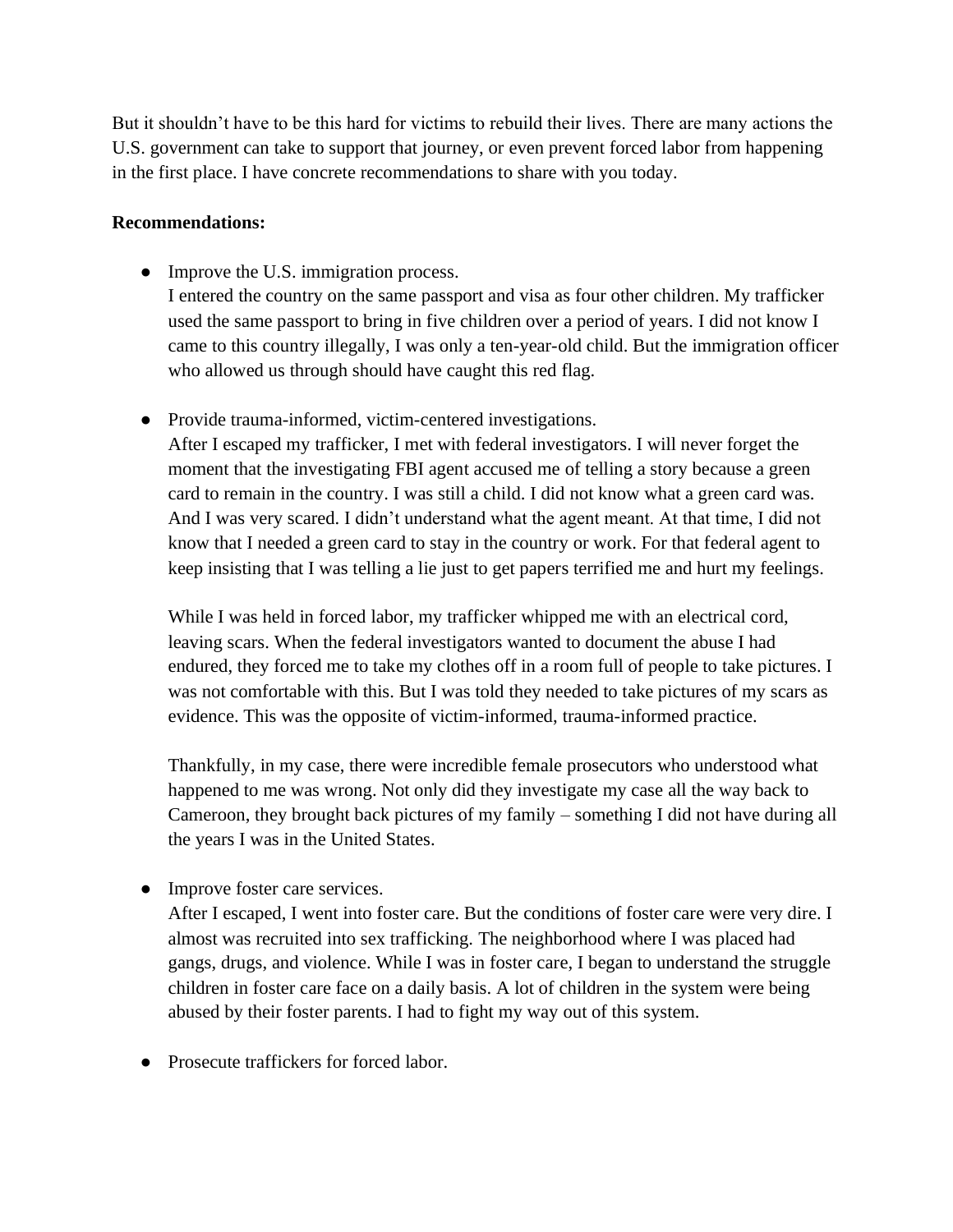Too often, traffickers are not held accountable for forced labor. In my case, my trafficker was arrested for Medicaid fraud. It was only after this case was completed that my case was prosecuted. The forced labor case was an afterthought.

- Prosecutors should request mandatory restitution and collect the restitution for survivors. Survivors need money when they exit their situation. Restitution is mandatory under federal law, but too often survivors never see money. After my trafficker was prosecuted for fraud, the U.S. government forfeited \$4.1 million dollars. The judge later ordered \$100,000 in restitution for my case. But all of the money was already forfeited to the U.S. government. No one made any effort to reroute that money to me. In the end, my pro bono lawyers helped me to get \$400 of that order. The U.S. Treasury has all of the remaining money.
- Make the safety of survivors a priority.

I was very disappointed when my trafficker was released from prison and I wasn't informed by federal officials. I had to learn about my trafficker's early release from the Cameroonian community. As a survivor leader, I lead a public life. But when I heard my trafficker was released, I feared for my life. For my son's life. This is why many victims don't want to share their experience – they don't know if they will be safe if they step forward. Survivors should be notified before the perpetrators are released, particularly in the case of early release.

● Provide trafficking survivors with legal representation. Trafficking survivors need pro bono attorneys to walk them through the entire process of their case. There was one thing that went right in my case: I had an immigration lawyer who was an amazing advocate – and teacher. She taught me about my rights so that I could make informed decisions about what was best for me.

Too often, victims do not have their own lawyer to advocate for them when a criminal case is ongoing. We need lawyers to explain to us how the case is going to proceed, what our options are. To fight for us.

- Strengthen resources and services for foreign-born victims.
	- 1. Increase representation of survivor voices from a diverse background. Many foreign-born victims are unaware of the fact they are a victim. Especially for victims of color, they need to see more representation from the survivor community of people who look like them. They need to see people who have experienced forced labor. As a survivor leader who speaks publicly, I have had many victims come forward to disclose after hearing me speak. It wasn't until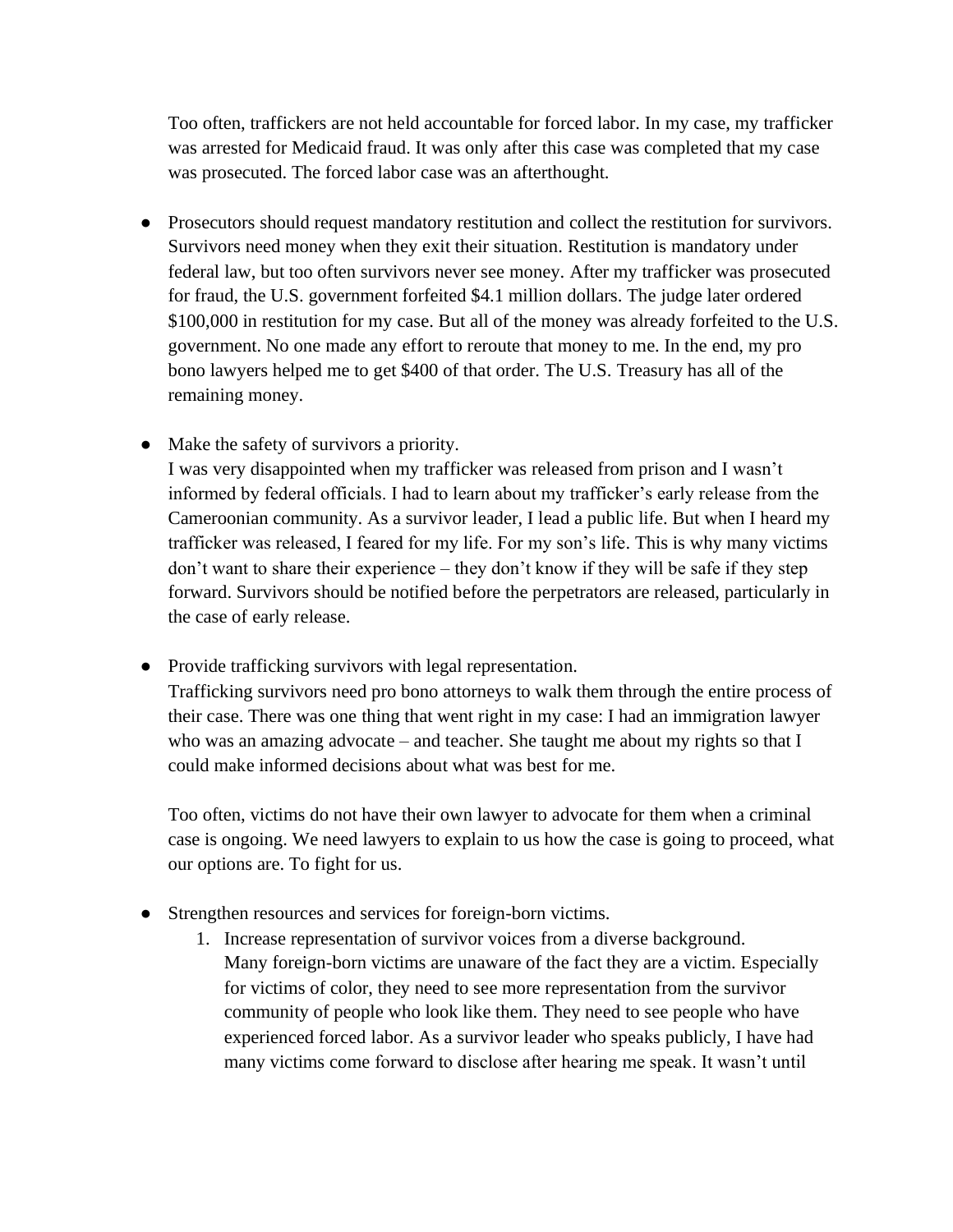they heard from someone that they could identify with that they understood their own situation.

- 2. Provide culturally-informed, culturally-competent support. Advocates need to have an understanding of cultural differences. It is hard for victims to explain their trauma due to cultural barriers. It was hard at first for me to share that I had been raped during my trafficking experience because that is taboo back in my home country, Cameroon.
- 3. Fight for foreign-born victims as much as you fight for American citizens. I wish other countries would fight for victims the way America fights for its citizens. I say this because when America learned that trafficking was a big issue, they started to make services that benefit American citizens. All survivors – foreign-born and U.S. citizen – need services and benefits. Housing is one of the most important benefits needed. Homelessness is a risk factor for re-trafficking after victims escape.
- 4. Provide Continued Presence and benefits to victims.
	- Unless a victim wants to report to the authorities in order to qualify for a T-visa, a special visa that allows victims to remain in the country, there are very few other avenues for us to remain in the United States. And when a victim decides to go through the process to get a T-visa, they are not eligible to work while they wait for the visa. The waiting time can be as much as three years. Unless a victim receives Continued Presence – and very few do – it can be difficult to obtain benefits such as food stamps, housing, and more. Foreign-born victims are expected to live on air while they wait for their visas to be adjudicated. This puts them at great risk.
- Understand the role racism plays in human trafficking. Yes, trafficking can happen to anyone. But when people are vulnerable, they are more susceptible to trafficking. Marginalized communities – communities of color – are more likely to have these vulnerabilities because of systemic racism.

Racism also continues to play a role in the anti-trafficking movement. Last year, my colleagues and I at the Human Trafficking Legal Center developed a survey for the survivor community to learn more about how survivors were impacted by racism. Ninetyfive percent of the survivors of color stated that racism impacted their ability to be a leader in the movement. Racism is present at all stages for survivors of color. Even after they escape their trafficking situations, they continue to face racism. In our survey, survivors of color reported that systemic racism made it more difficult for them to access